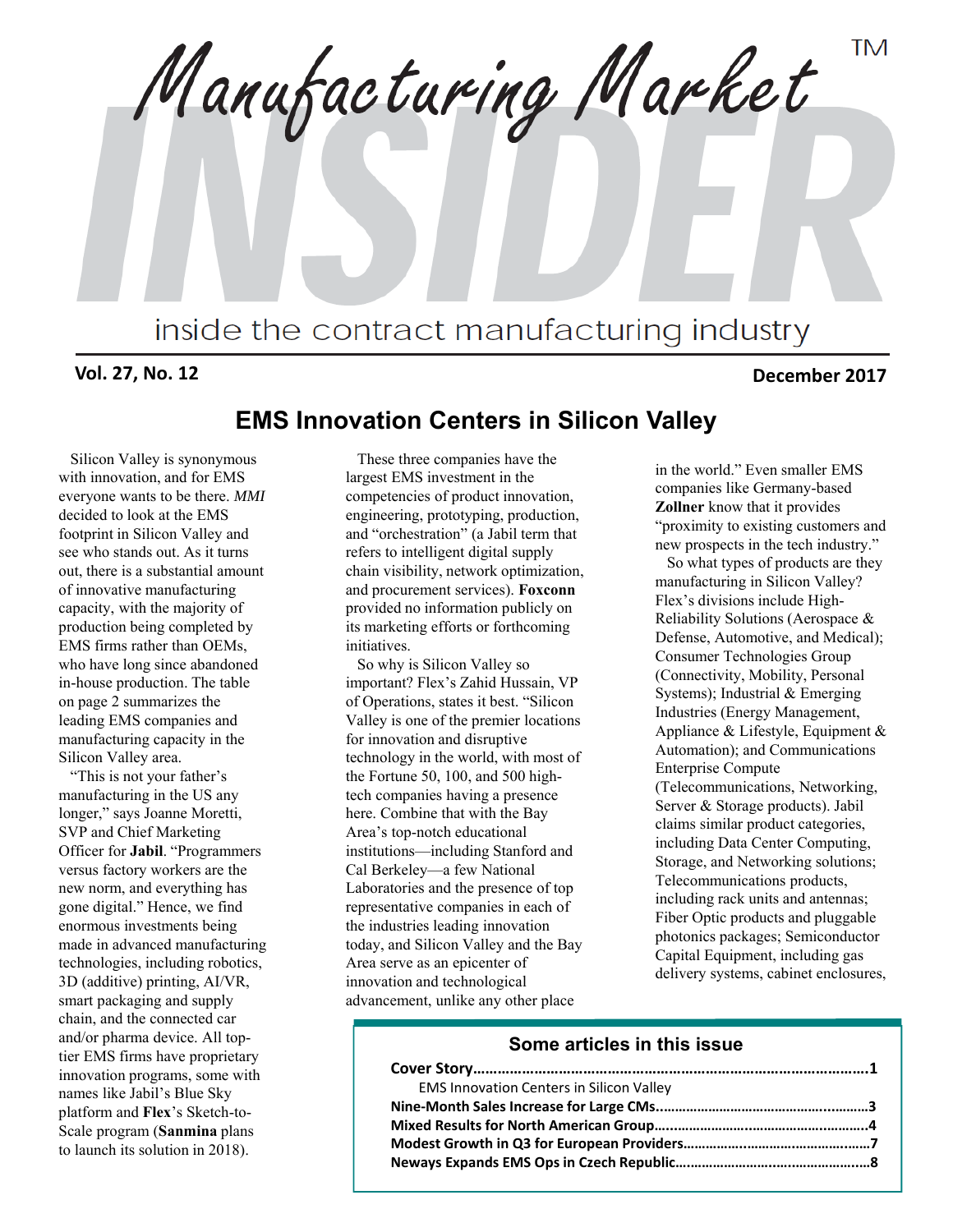and test equipment; Consumer Health products, including wearable electronics and e-textiles; Diagnostic and Test Equipment; and Consumer Electronics, including AR/VR solutions, connected robotics, and home automation.

As might be expected, the assembly production volumes tend to be low to medium. Jabil offered the most specific reason for this. "This is a fast delivery operation that can deliver initial production parts to customers in days instead of the months required for traditional manufacturing methods like injection molding. To accomplish this, we are using a variety of 3D printing systems, including **HP** Multi Jet Fusion, EOS, and Ultimaker and we are expanding our partnerships to include others in the coming weeks. Production volumes vary widely, but typical volumes range from 10–20 up through several thousand parts. As we scale production runs, typically in locations close to the end customer, capacity is in the range of 20,000– 50,000 and up." **SigmaTron**'s VP of Sales, West Coast Operations, Curtis Campbell, also chimed in: "Volumes no, but increase in customers and number of assemblies, yes." Zollner's Manfred Amberger, Director of Marketing and Sales, West Coast Operations, was more enthusiastic, stating, "Yes! Services needed from the different branches are above the needs of pure PCBAs." Sanmina's Senior Vice President of Marketing, Gelston Howell, adds, "Having facilities here in Silicon Valley really improves a high-tech company's time to market. Their engineers can drive

15 minutes to our facilities and quickly address design or technical problems."

So, what are the disadvantages of manufacturing in Silicon Valley? Moretti of Jabil expresses it best: "Competition in Silicon Valley for the best and brightest talent continues to be fierce. Candidates have a natural tendency to lean toward Tier 1 OEM brands that they know, and it's an educational process to help them understand that as part of the Jabil team our employees get to work with not just one, but many of the Tier 1 OEM brands." Zollner's Amberger bluntly says the problem is "competitive environment and high salaries" and SigmaTron's Campbell simply states that the problem is "high cost and [low] workforce availability." Hussain, from Flex, states, "We do not see a downside of having a SV operation, and we have continued to expand this operation over the past couple of years. I would say that we are developing the right skill set for servicing the wide variety of new technology opportunities we come across. AR/VR, AI, and robotics are transforming markets, business places, and manufacturing."

Most EMS companies are protective of their customers, but in our survey on EMS in Silicon Valley, quite a few attractive customers were revealed, with permission. For example, many of Jabil's customers are well known and number over 330, but some of the recent Blue Sky customers

| Company                                                                                               | <b>Number of Locations</b>    | No. of<br><b>Facilities</b> | Total S.F. |
|-------------------------------------------------------------------------------------------------------|-------------------------------|-----------------------------|------------|
| Flex                                                                                                  | Fremont, Milpitas             | 13                          | 874,000    |
| Jabil                                                                                                 | Fremont. Pleasanton. San Jose | 10                          | 777,300    |
| Sanmina                                                                                               | Fremont, Newark, San Jose     | 10                          | 753,000    |
| Celestica                                                                                             | Fremont, San Jose             | 2                           | 300,000    |
| <b>Benchmark</b>                                                                                      | Concord, Fremont, San Jose    | 3                           | 288,000    |
| Foxconn                                                                                               | San Jose, Santa Clara         | 2                           | 240,000    |
| Asteelflash, Creation, IMI,<br>NEOTech, OSE, Plexus,<br>Sigmatron, SMTC, Sparton,<br>Venture, Zollner | Silicon Valley                | 1 each                      | 877,195    |
| Total                                                                                                 |                               |                             | 4,109,495  |

include **Kymeta**, **Superfeet**, **Coriant** (wireless/optical/switch telecom), HP, and **Bloom Energy**, according to Moretti, who invited us to review their customer testimonials on the Jabil website. Flex's Hussain declined to be specific, but stated that his company has "over 190 customers we have registered on the campus, and ~90 of which may be active at any point in time." *MMI* discovered a similar rich mix of customers among the other top-tier suppliers.

In summary, having both a location in Silicon Valley and an innovation center are critical for finding success in EMS. Jabil's Moretti concludes, "This has definitely impacted our business and is having the effect that we wanted, hence there will be further investments in other parts of the world."

# *Firstronic Named EMS Company of the Year*

*Circuits Assembly* has named **Firstronic** the 2017 EMS Company of the Year. The magazine determined that Firstronic deserved this recognition because of its continuous revenue growth, which in 2009 was \$7 million and is now topping \$160 million in 2017. Also, the company conceived and has developed a unique "lean" manufacturing culture that it has perfected through several incarnations. Firstronic consolidates its customer account base rather than expanding it, so it can focus on the best customers and excel in managing its supply chain.

The management team all worked together in another successful EMS enterprise, **EPIC Technologies**, which the team took from \$3 million in revenue to about \$300 million in a decade. It became part of NEOTech in April, 2015. President and CEO John Sammut has led both operations.

Automotive work is the company's leading market segment, followed by medical (15%), industrial electronics, and LEDs.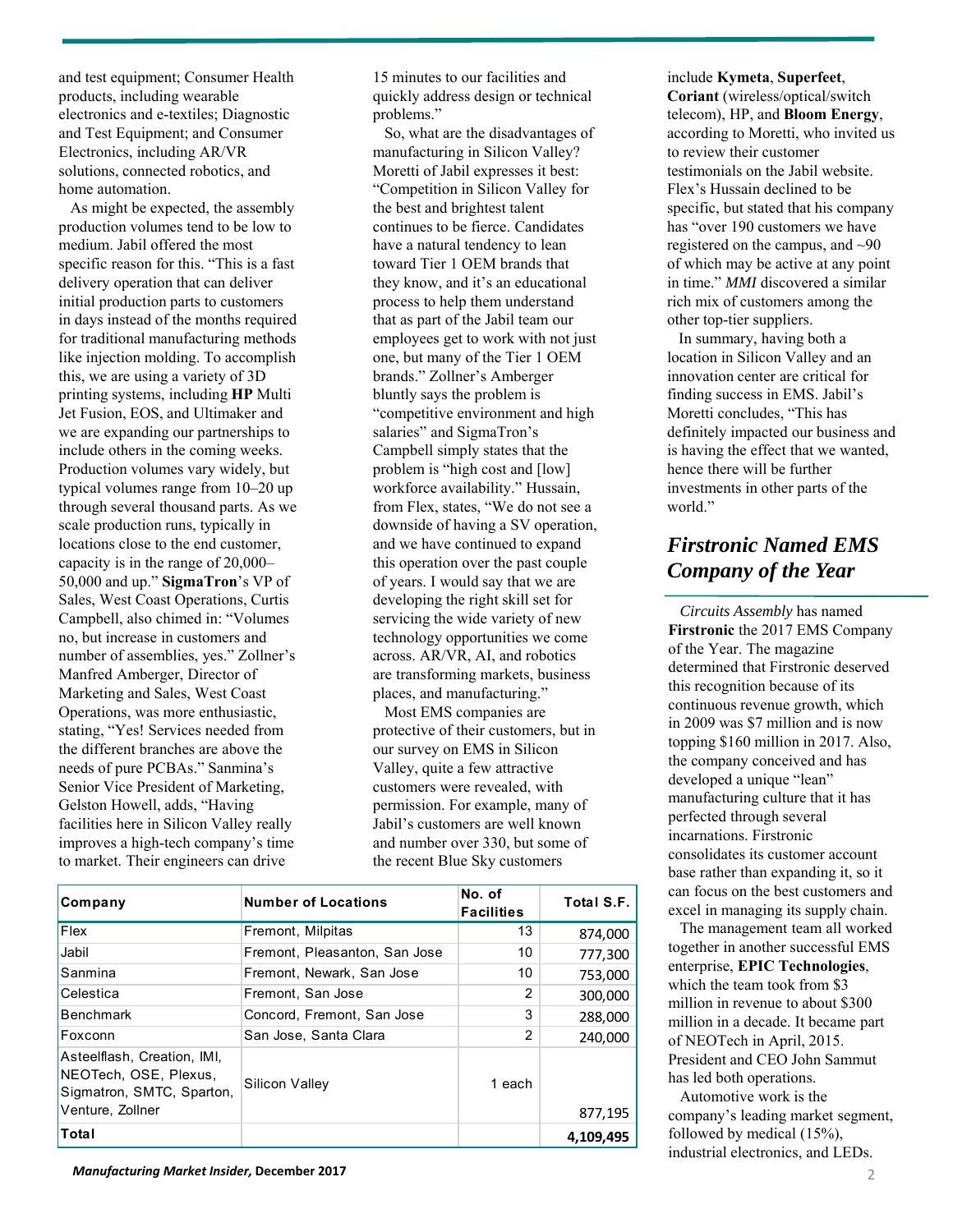#### *Nine-Month Sales Increase for Large CMs*

Based on nine-month sales of 20 of the largest contract manufacturers, the outsourced manufacturing space is having a good year. Nine-month revenue for the 20 CMs totaled \$261.7 billion, up 10.4% year over year. Sales in US dollars were up at 17 companies, with nine of them showing doubledigit growth (Table 1, p. 4).

The 20 CMs consist of eleven EMS providers, six ODMs, and three hybrid providers. *MMI* recently began using the hybrid category to identify companies that do substantial amounts of both ODM and EMS work and to separate them for the purposes of analysis from those whose sales put them in the traditional EMS or ODM classes. *MMI* believes that this three-way system, though far from perfect, will yield a clearer picture of EMS versus ODM performance while acknowledging the rise of the hybrid model.

Nine-month sales were up for all three groups (the 11 EMS providers, six ODMs, and three hybrid providers). Combined sales for the EMS group increased 5.3% year over year versus 18.4% for the ODMs, and the three hybrid providers increased by 18%, thanks largely to **Venture Corp.**'s 42% increase (Table 1). For now, at least, the hybrid group is gaining share and poses a competitive threat to both the EMS and ODM sides.

EMS providers generated the majority of the 20 CMs' sales for the period. Revenue in the EMS category amounted to \$151.1 billion, or nearly 58% of overall sales. ODMs contributed \$62.6 billion, or 24% of sales, while the hybrid

group accounted for \$47.9

billion, or over 18% of sales. Upon further review, *MMI* has made one change to the EMS group. **Kimball Electronics** has been added to the group, replacing **AmTRAN Technology**. **Wistron** has also been reclassified as a hybrid provider (Table 1).

Of the 17 CMs that grew their nine-month revenue, three are hybrid providers, five are ODMs, and nine are EMS providers (Table 1). One hybrid provider, Venture Corp., achieved the highest doubledigit gains, in contrast to EMS provider **Cal-Comp Electronics**, which posted the lowest single-digit gains in the group.

**Hon Hai Precision Industry**, the EMS giant, had a minimal effect on the combined ninemonth sales of the 20 CMs. Without Hon Hai, combined sales would have been up 13.3% from a year earlier, versus 10.4% including Hon Hai.

While nine-month sales were up overall for the 20 CMs, thirdquarter results present a brighter picture. Totaling \$96.1 billion, Q3 sales for the entire group rose 15.4% sequentially and 10.7% year over year. US dollar increases at 16 CMs carried the day, and seven of those gains were of the two-digit variety.

In the year-on-year comparison, 18 companies achieved sales growth in Q3, more than offsetting the declines at the remaining two CMs. Venture Corp., Wistron, **Quanta, Ability Enterprise**, and others all achieved doubledigit increases. On the other hand, sales fell by single-digit

percentages at **Kinpo Electronics** and **Celestica** (Table 1).

There was a wide range in Q3 sales results among the three CM groups. On a year-over-year basis, Q3 sales in the hybrid category increased 18.2% compared with a 20.5% increase for ODMs and 4.7% growth for the EMS providers. When compared with the prior quarter, the hybrid group led with a 25.8% gain, followed by the EMS firms with a 13.3% increase and the ODM providers at 12.5% growth (Table 2, p. 4).

When combined, Q3 income for the 20 CMs was approximately \$1.7 billion, up from about \$1.3 billion in the prior quarter but down from about \$1.9 billion a year earlier. (Net income was approximate because not all companies follow the same accounting rules.) Net profit fell about 11.5% year over year despite the corresponding sales increase of 10.7%. At 10 companies, Q3 net income decreased versus a year ago, overwhelming the gains made at 10 others. Both Kinpo Electronics and Ability Enterprise reported net income of less than \$5 million. Hon Hai represented about 41% of Q3 net income, yet accounted for 37% of sales.

For the first nine months, the 20 CMs together earned net income of approximately \$4.6 billion. Net income declined in contrast to sales, as net income was down about 1.3% year over year compared with the 10.4% increase in sales for the period. Net margin overall came in at about 1.7% for the first nine months. Aggregate net margin for the EMS providers stood at about 2.1%, above the CM average, while the net margins for the ODM and hybrid groups were below average at about 1.3% each.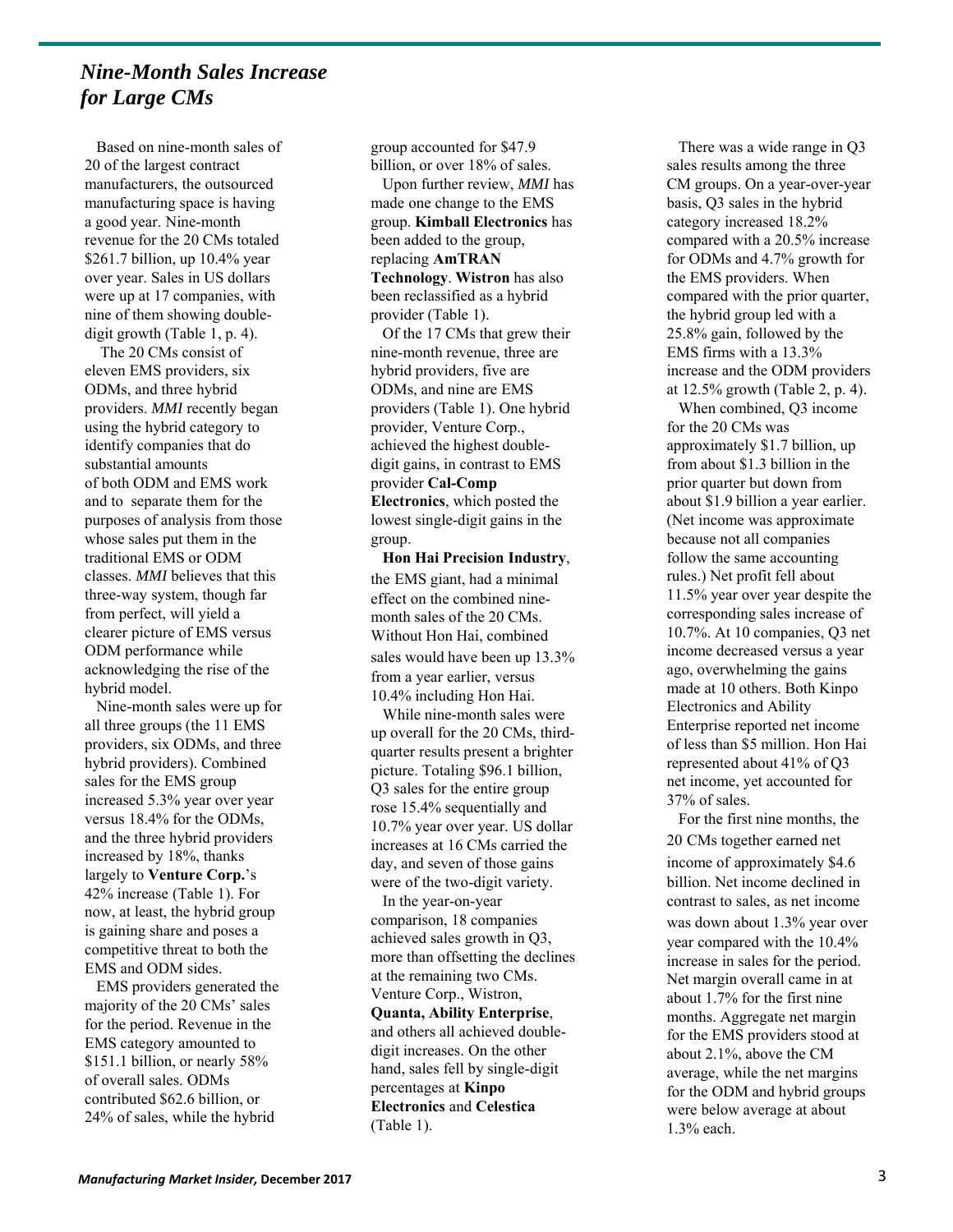| Company                                             | Primary<br><b>Business</b>    | Head-<br>quarters     | Report<br>in US\$ | 3Q2017<br><b>Sales</b> | 2Q2017<br><b>Sales</b> | Qtr.–<br>Qtr.<br>Chg. | 3Q2016<br><b>Sales</b> | $Yr -$<br>Yr.<br>Chg. | 3Q2017 2Q2017 3Q2016<br>Net Inc. Net Inc. Net Inc. |                 |         | $Q1 - 3$<br>'17<br><b>Sales</b> | $Q1-3$<br>'16<br><b>Sales</b> | $Yr -$<br>Yr.<br>Chg. | $Q1-3$<br>'17 Net<br>Inc. | $Q1-3$<br>'16 Net<br>Inc. |
|-----------------------------------------------------|-------------------------------|-----------------------|-------------------|------------------------|------------------------|-----------------------|------------------------|-----------------------|----------------------------------------------------|-----------------|---------|---------------------------------|-------------------------------|-----------------------|---------------------------|---------------------------|
| <b>Hon Hai</b>                                      | <b>EMS</b>                    | <b>Taiwan</b>         |                   | No 35,578.8 30,322.6   |                        |                       | 17.3 34,306.3          | 3.7                   | 693.5                                              | 587.8           | 1.105.0 | 98,036.0                        | 92,658.3                      | 5.8                   | 2,209.5 2,510.0           |                           |
| Quanta                                              | <b>ODM</b>                    | <b>Taiwan</b>         | <b>No</b>         | 9,107.8                | 7,737.2                | 17.7                  | 7,136.6                | 27.6                  | 131.7                                              | 130.8           | 126.2   | 24,356.4                        | 19,706.6                      | 23.6                  | 354.6                     | 347.1                     |
| Pegatron                                            | <b>ODM/EM</b><br>S            | <b>Taiwan</b>         | <b>No</b>         | 11,108.9               | 7,902.1                |                       | 40.6 10,087.4          | 10.1                  | 120.0                                              | 113.0           | 171.6   | 26,887.7                        | 25,017.5                      | 7.5                   | 360.9                     | 422.8                     |
| Compal                                              | <b>ODM</b>                    | <b>Taiwan</b>         | <b>No</b>         | 7,637.8                | 7,027.6                | 8.7                   | 6,313.1                | 21.0                  | 76.6                                               | 8.4             | 69.5    | 20,842.5                        | 17,162.6                      | 21.4                  | 120.4                     | 173.1                     |
| Flex                                                |                               | <b>EMS Singapore</b>  | Yes               | 6,270.4                | 6,008.3                | 4.4                   | 6,008.5                | 4.4                   | 205.1                                              | 124.7           | (2.5)   | 18,141.3                        | 17,658.0                      | 2.7                   | 416.7                     | 164.6                     |
| Wistron                                             | <b>ODM/EM</b><br>S            | <b>Taiwan</b>         | No                | 6,998.8                | 6,372.1                | 9.8                   | 5,376.8                | 30.2                  | 30.3                                               | 26.9            | 16.3    | 18,921.1                        | 14,107.3                      | 34.1                  | 75.2                      | 47.3                      |
| Jabil                                               | <b>EMS</b>                    | Florida               | Yes               | 5,023.0                | 4,489.6                | 11.9                  | 4,430.8                | 13.4                  | 45.7                                               | (25.3)          | 38.1    | 13,958.2                        | 13,145.1                      | 6.2                   | 41.1                      | 122.2                     |
| Inventec                                            | <b>ODM</b>                    | <b>Taiwan</b>         | No                | 4,087.9                | 3,652.9                | 11.9                  | 3,562.0                | 14.8                  | 76.7                                               | 63.3            | 38.7    | 11,028.3                        | 9,883.3                       | 11.6                  | 162.3                     | 120.8                     |
| <b>Sanmina</b>                                      |                               | <b>EMS California</b> | Yes               | 1,755.0                | 1,711.4                | 2.5                   | 1,665.8                | 5.4                   | 25.8                                               | 36.4            | 100.8   | 5,148.6                         | 4,946.5                       | 4.1                   | 94.0                      | 160.7                     |
| <b>Celestica</b>                                    | <b>EMS</b>                    | Canada                | Yes               | 1,528.2                | 1,558.5                | $-1.9$                | 1,554.0                | $-1.7$                | 33.4                                               | 34.4            | 53.6    | 4,556.6                         | 4,392.8                       | 3.7                   | 90.6                      | 115.4                     |
| Cal-Comp<br><b>Electronics</b>                      | <b>EMS</b>                    | <b>Thailand</b>       | <b>No</b>         | 846.3                  | 721.7                  | 17.3                  | 836.6                  | 1.2                   | 6.4                                                | 8.7             | 9.9     | 2,323.2                         | 2,297.9                       | 1.1                   | 24.3                      | 24.1                      |
| Qisda                                               | <b>ODM</b>                    | <b>Taiwan</b>         | No                | 1,159.4                | 1,081.4                | 7.2                   | 1,020.4                | 13.6                  | 42.2                                               | 44.9            | 45.6    | 3,285.1                         | 2,984.5                       | 10.1                  | 127.6                     | 86.3                      |
| <b>Universal</b><br><b>Scientific</b><br>Industrial | <b>EMS</b>                    | China                 | <b>No</b>         | 1,097.2                | 945.8                  | 16.0                  | 982.3                  | 11.7                  | 46.0                                               | 39.7            | 39.9    | 2,980.6                         | 2,494.4                       | 19.5                  | 127.4                     | 80.1                      |
| <b>Plexus</b>                                       | <b>EMS</b>                    | Wisconsi<br>n         | Yes               | 669.9                  | 618.8                  | 8.2                   | 653.1                  | 2.6                   | 29.0                                               | 25.6            | 19.1    | 1,893.0                         | 1,939.3                       | $-2.4$                | 83.9                      | 62.0                      |
| <b>Benchmark</b><br><b>Electronics</b>              | <b>EMS</b>                    | Texas                 | Yes               | 603.6                  | 616.9                  | $-2.2$                | 574.3                  | 5.1                   | 17.5                                               | 17.2            | 21.7    | 1,787.0                         | 1,702.9                       | 4.9                   | 44.4                      | 45.5                      |
| Shenzhen<br>Kaifa                                   | <b>EMS</b>                    | China                 | <b>No</b>         | 530.0                  | 544.7                  | $-2.7$                | 495.1                  | 7.0                   | 24.3                                               | 28.1            | 10.0    | 1,574.5                         | 1,684.5                       | $-6.5$                | 69.4                      | 39.6                      |
| Venture Corp.                                       | <b>ODM/EM</b><br>$\mathbf{s}$ | Singapore             | No                | 782.0                  | 735.8                  | 6.3                   | 517.5                  | 51.1                  | 82.0                                               | 50.7            | 34.8    | 2,121.1                         | 1,493.6                       | 42.0                  | 167.5                     | 93.6                      |
| <b>Kinpo</b><br><b>Electronics</b>                  | <b>ODM</b>                    | <b>Taiwan</b>         | No                | 1,011.6                | 925.8                  | 9.3                   | 1,059.4                | $-4.5$                | 1.3                                                | 7.1             | 6.2     | 2,887.6                         | 2,959.2                       | $-2.4$                | 15.6                      | 33.2                      |
| Kimball<br><b>Electronics</b>                       | <b>EMS</b>                    | Indiana               | Yes               | 253.2                  | 241.3                  | 4.9                   | 226.5                  | 11.8                  | 8.4                                                | 8.1             | 10.1    | 727.4                           | 661.0                         | 10.0                  | 24.6                      | 23.4                      |
| <b>Ability</b><br><b>Enterprise</b>                 | <b>ODM</b>                    | <b>Taiwan</b>         | No                | 90.4                   |                        | 101.5 -10.9           | 70.9                   | 27.4                  | 4.3                                                | 2.3             | 7.2     | 283.7                           | 249.7                         | 13.6                  | 7.1                       | 7.9                       |
| Total/Avg.                                          |                               |                       |                   |                        | 96,140.1 83,315.8      |                       | 15.4 86,877.4          | 10.7                  |                                                    | 1,700.4 1,332.8 | 1,922.0 |                                 | 261,739.9 237,145.0           |                       | 10.4 4,617.1              | 4679.7                    |
| Total/Avg.<br>without<br>Hon Hai                    |                               |                       |                   |                        | 60,561.3 52,993.2      |                       | 14.3 52,571.1          | 15.2                  | 1,006.9                                            | 745.0           | 817.0   | 163,703.9 144,486.7             |                               |                       | 13.3 2,407.6 2,169.7      |                           |

|                                         |                            |                        |                        |                         |                        |      |                                     |                                    |                    | Table 2: Comparing Results with Companies Grouped by Primary Business (M US\$ or %) |                         |                 |                                  |                           |
|-----------------------------------------|----------------------------|------------------------|------------------------|-------------------------|------------------------|------|-------------------------------------|------------------------------------|--------------------|-------------------------------------------------------------------------------------|-------------------------|-----------------|----------------------------------|---------------------------|
| Company<br>(in order of<br>9-mo. sales) | Primary<br><b>Business</b> | 3Q2017<br><b>Sales</b> | 2Q2017<br><b>Sales</b> | $Qtr -$<br>Qtr.<br>Chq. | 3Q2016<br><b>Sales</b> | Chg. | Yr.-Yr. 3Q2017<br>Net Inc. Net Inc. | 2Q2017                             | 3Q2016<br>Net Inc. | $Q1-3$<br><b>Sales</b>                                                              | $Q1 - 3$<br>16<br>sales | Yr.-Yr.<br>Chg. | $Q1-3$<br><b>'17 Net</b><br>Inc. | $Q1-3$<br>'16 Net<br>Inc. |
| 11                                      | <b>EMS</b>                 | 54.155.6               | 47.779.5               | 13.3                    | 51.733.3               | 4.7  | 1.135.2                             | 885.5                              | .405.7             | 151.126.4                                                                           | 143.580.7               | 5.3             | 3,225.9                          | 3,347.6                   |
| 6                                       | ODM                        | 23.094.8               | 20.526.4               | 12.5                    | 19.162.4               | 20.5 | 332.9                               | 256.7                              | 293.5              | 62.683.6                                                                            | 52.945.9                | 18.4            | 787.6                            | 768.4                     |
|                                         | <b>EMS/ODM</b>             | 18.889.7               | 15.010.0               | 25.8l                   | 15.981.7               | 18.2 | 232.3                               | 190.6                              | 222.7              | 47.929.9                                                                            | 40.618.4                | 18.0            | 603.6                            | 563.7                     |
| 20                                      |                            | 96.140.1               | 83.315.8               | 15.4                    | 86.877.4               | 10.7 | 1.700.4                             | 1.332.81                           | 1.922.0            |                                                                                     | 261.739.9 237.145.0     | 10.4            | 4,617.1                          | 4,679.7                   |
|                                         |                            |                        |                        |                         |                        |      | $\sim$ $\sim$ $\sim$ $\sim$ $\sim$  | $\sim$ $\sim$ $\sim$ $\sim$ $\sim$ |                    | .                                                                                   |                         |                 |                                  |                           |

Net profit totals are approximate because not all companies follow the same accounting standard.

# *Mixed Results for North American Group*

For a group of eight mid-tier and smaller EMS providers based in North America, combined Q3 sales either were not bad or were rather disappointing,

depending on how they are compared. On a year-over-year basis, the group's revenue was up 0.7%, but versus the prior quarter revenue was down 1.6%.

Q3 sales for the group of eight North America-based providers totaled \$685 million, representing modest

growth from the group's year-earlier revenue of \$680 million. Among the group, year-over-year sales performance varied greatly, ranging from 20.3% for **SigmaTron** to –19.4% for **SMTC**. Sales increases at three providers outweighed declines at the remaining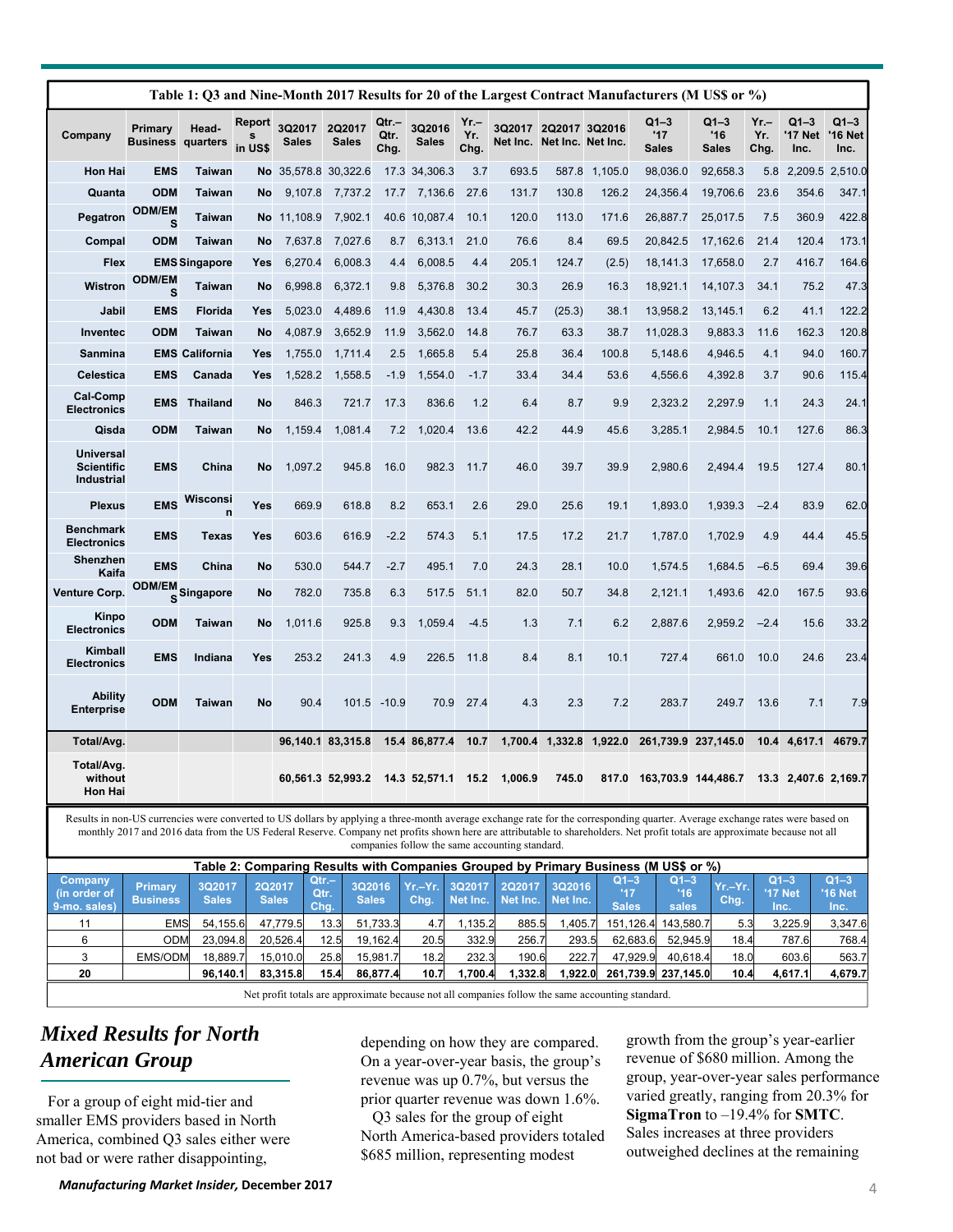five (Table 3, p. 5). The group's 0.7% growth from a year earlier was far below the 6.5% collective gain of the six largest providers in the US-traded sector (Nov., p. 4).

In the sequential comparison, Q3 sales increases at four out of eight providers were offset by decreases at the other four providers. As a result, the group's revenue growth was negative. Only **IEC Electronics** raised its revenue from the previous quarter in double-digit fashion. On a sequential basis, the North American group's 1.6% decline in Q3 was far behind a 5.6% gain achieved by the six largest US-traded providers (Nov., p. 4).

For the first nine months of 2017, the eight mid-tier and smaller EMS providers declined compared to their larger counterparts in the sales department. Nine-month sales for the eight mid-tier and smaller providers remained stagnant at 0% year over year, compared with a 3.9% growth for their larger competitors (Chart 1). Collectively, the eight mid-tier and smaller providers generated sales of \$2 billion for the first nine months, as they did in the year-ago period. Sales decreases at five providers were enough to drag combined sales. Both **2.5%** SigmaTron and **Kimball Electronics** turned in double-digit gains, with 10.9% and 10% increases, respectively.

The group of eight mid-tier and smaller providers consists of seven companies in the EMS space, all publicly traded, and

one EMS unit within a larger publicly held corporation. **Sparton Electronics**  turned in a high gross margin of 15.3%.

Four providers increased their operating margins sequentially and two raised their margins year over year (Table 3). IEC Electronics achieved the highest operating margin at 6.6%.

The seven stand-alone providers combined for a Q3 net income of \$6.6 million, compared with net income of \$5.7 million in Q2 and \$13.8 million in the year-ago period. Kimball Electronics achieved the highest net income in the group, of \$8.4 million.

For the first nine months, net income for the stand-alone providers amounted to \$21 million, an exponential increase from a year earlier, and a far cry from their decrease in sales of 0.9%. Kimball Electronics, which posted net income of \$25 million, was single-handedly responsible for the net income result.

#### **Chart 1: Nine‐Month Sales Growth (%)**



**Six Largest US‐Traded EMS Eight N. American EMS**

#### *A Brief Look at Some Providers*

**Ducommun, Incorporated** (NYSE: DCO). Ducommun's Electronic Systems segment net revenue for the current-year third quarter was \$79.0 million, compared to \$71.6 million for the third quarter of 2016. The year-over-year increase was primarily due to the following: \$7.7 million higher revenue within the company's military and space end-use markets, mainly due to higher demand, which favorably impacted the company's fixed-wing, missile, and helicopter platforms; and \$0.9 million higher revenue in the company's industrial end-use markets, partially offset by \$1.3 million lower revenue within its commercial aerospace end-use markets, mainly due to continued softness in demand in the business jet market.

Electronic Systems' operating income was \$8.2 million, or 10.4% of revenue, for the third quarter of 2017, compared to \$6.6 million, or 9.2% of revenue, for the comparable quarter in 2016. The yearover-year increase was primarily due to higher manufacturing volume and lower manufacturing costs as a result of ongoing cost reduction initiatives, partially offset by an unfavorable product mix.

**IEC Electronics Corp**. (NYSE: IEC). IEC reported revenues of \$26.5 million for its fourth quarter of fiscal 2017, compared

|                        |                                            |                             |                          | Table 3: Q3 and Nine-Month 2017 GAAP Results for Eight Mid-Tier and Smaller EMS Providers |                  |                                              |                                              | Based in North America (M\$ or %)     |                                |                                       |                                |                                    |             |      |              |                                                |         |                                  |                           |
|------------------------|--------------------------------------------|-----------------------------|--------------------------|-------------------------------------------------------------------------------------------|------------------|----------------------------------------------|----------------------------------------------|---------------------------------------|--------------------------------|---------------------------------------|--------------------------------|------------------------------------|-------------|------|--------------|------------------------------------------------|---------|----------------------------------|---------------------------|
| Company                | 3Q17<br><b>Sales</b>                       | <b>2Q17</b><br><b>Sales</b> | $Qtr. -$<br>Qtr.<br>Chg. | 3Q16<br><b>Sales</b>                                                                      | Yr.-Yr.<br>Chg.  | <b>3Q17</b><br><b>Gross</b><br><b>Margin</b> | <b>2Q17</b><br><b>Gross</b><br><b>Margin</b> | 3Q16<br><b>Gross</b><br><b>Margin</b> | 3Q17<br>Oper.<br><b>Margin</b> | <b>2Q17</b><br>Oper.<br><b>Margin</b> | 3Q16<br>Oper.<br><b>Margin</b> | 3Q17<br>Net Inc. Net Inc. Net Inc. | <b>2Q17</b> |      | <b>Sales</b> | 3Q16 Q1-3 '17 Q1-3 '16 Yr.-Yr.<br><b>Sales</b> | Chg.    | $Q1-3$<br><b>'17 Net</b><br>Inc. | $Q1-3$<br>'16 Net<br>Inc. |
| KeyTronic              | 109.2                                      | 118.5                       | $-7.9$                   | 117.1                                                                                     | $-6.8$           | 7.2%                                         | 8.3%                                         | 8.3%                                  | 2.9%                           | 3.6%                                  | 3.8%                           | 0.4                                | 1.3         | 1.8  | 341.4        | 359.5                                          | $-5.0$  | 2.7                              | 5.7                       |
| Sparton*               | 82.8                                       | 104.4                       | $-20.7$                  | 100.3                                                                                     | $-17.5$          | 15.3%                                        | 19.0%                                        | 17.2%                                 | 0.4%                           | 7.6%                                  | 1.3%                           | $-2.9$                             | 1.7         | 0.1  | 282.6        | 309.4                                          | $-8.7$  | $-0.7$                           | $-40.8$                   |
| <b>SMTC</b>            | 34.4                                       | 33.0                        | 4.3                      | 42.7                                                                                      | $-19.4$          | 8.6%                                         | 4.3%                                         | 8.5%                                  | 2.5%                           | $-5.2%$                               | 2.8%                           | $-0.6$                             | $-6.0$      | 0.0  | 100.6        | 128.2                                          | $-21.5$ | $-6.9$                           | 0.3                       |
| SigmaTron              | 71.2                                       | 65.6                        | 8.6                      | 59.2                                                                                      | 20.3             | 9.5%                                         | 11.6%                                        | 12.2%                                 | 3.1%                           | 5.1%                                  | 3.0%                           | 0.4                                | 1.3         | 0.1  | 198.7        | 179.1                                          | 10.9    | 1.6                              | 0.4                       |
| <b>IEC Electronics</b> | 26.5                                       | 21.4                        | 24.0                     | 32.5                                                                                      | $-18.5$          | 14.0%                                        | 10.7%                                        | 16.8%                                 | 6.6%                           | 1.3%                                  | 8.4%                           | 0.8                                | $-0.6$      | 1.6  | 68.8         | 98.6                                           | $-30.2$ | $-0.7$                           | 4.6                       |
| Nortech Systems        | 28.3                                       | 30.1                        | $-6.1$                   | 29.7                                                                                      | $-4.7$           | 12.4%                                        | 11.2%                                        | 12.7%                                 | 3.3%                           | 2.4%                                  | 2.6%                           | 0.0                                | 0.0         | 0.1  | 86.8         | 87.6                                           | $-0.9$  | 0.0                              | $-0.1$                    |
| Kimball<br>Electronics | 253.2                                      | 241.3                       | 4.9                      | 226.5                                                                                     | 11.8             | 7.7%                                         | 7.5%                                         | 8.1%                                  | 6.3%                           | 6.2%                                  | 6.4%                           | 8.4                                | 8.1         | 10.1 | 727.4        | 661.0                                          | 10.0    | 24.6                             | 23.4                      |
| Subtotal/avg.          | 605.6                                      | 614.3                       | $-1.4$                   | 608.0                                                                                     | $-0.4$           |                                              |                                              |                                       |                                |                                       |                                | 6.6                                | 5.7         | 13.8 | 1,806.3      | 1,823.4                                        | $-0.9$  | 20.6                             | $-6.5$                    |
|                        | <b>EMS Unit of Larger Public Companies</b> |                             |                          |                                                                                           |                  |                                              |                                              |                                       |                                |                                       |                                |                                    |             |      |              |                                                |         |                                  |                           |
| Ducommun**             | 79.0                                       | 81.8                        | $-3.4$                   | 71.6                                                                                      | 10.3             |                                              |                                              |                                       |                                |                                       |                                | 8.2                                | 8.8         | 6.6  | 239.5        | 222.4                                          | 7.7     | 24.1                             | 19.8                      |
| Total/avg.             | 684.6                                      | 696.1                       | $-1.6$                   | 679.6                                                                                     | 0.7 <sub>l</sub> |                                              |                                              |                                       |                                |                                       |                                |                                    |             |      | 2,045.8      | 2,045.8                                        | 0.0     |                                  |                           |

Operating and net income are not necessarily equivalent to GAAP results on a stand-alone basis. Segment operating income did not include corporate general and administrative expenses. (\*) Sparton was acquired by Ultra Electronics. (\*\*) For Ducommun, we have considered its Electronic Systems segment figures.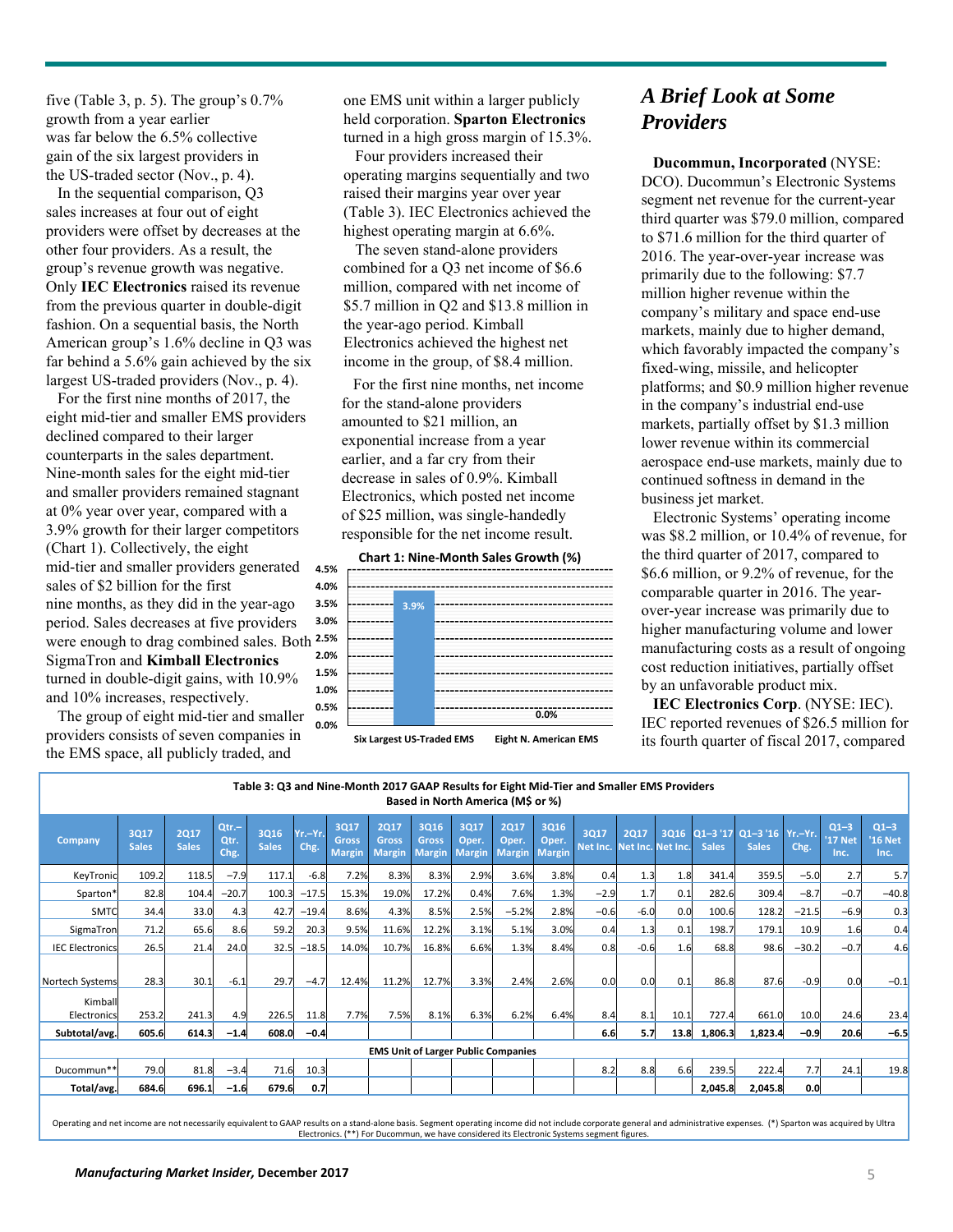with revenues of \$32.5 million for the fourth quarter of fiscal 2016. Gross profit margin for the fourth quarter of fiscal 2017 was 14% as compared to 17% in the same quarter last year. Selling and administrative expenses decreased on a dollar basis and as a percentage of sales to \$2.5 million, or 9.0%, in the fourth quarter of fiscal 2017 as compared to \$2.8 million, or 9.9%, of sales in the fourth quarter of fiscal 2016. The company recorded net income for the fourth quarter of fiscal 2017 of \$0.8 million compared to net income of \$1.6 million in the same quarter last year.

Revenues for fiscal 2017 decreased to \$96.5 million as compared to \$127.0 million in fiscal 2016. Gross profit margin for fiscal 2017 was 11.7% as compared to 16.0% in fiscal 2016. Selling and administrative expenses decreased on a dollar basis and as a percentage of sales to \$10.2 million, or 10.6%, in fiscal 2017 as compared to \$14.0 million, or 11.1% of sales, in fiscal 2016. Net income for fiscal 2017 was \$81,000, or \$0.01 per share, compared to net income of \$4.8 million, or \$0.47 per share, in the prior fiscal year.

**KeyTronic Corporation** (NASDAQ: KTCC) For the first quarter of fiscal year 2018, KeyTronic reported total revenue of \$109.2 million, compared to \$117.1 million in the same period of fiscal year 2017. Net income for the first quarter of fiscal year 2018 was \$0.4 million, or \$0.04 per share, compared to \$1.8 million, or \$0.16 per share, for the first quarter of fiscal year 2017. For the first quarter of fiscal year 2018, gross margin was 7.2% and operating margin was 2.9%, compared to 8.3% and 3.8%, respectively, in the same period of fiscal 2017.

During the first quarter of fiscal 2018, revenue was unexpectedly impacted negatively by approximately \$4 million, along with a corresponding unfavorable impact on income as a result of delays in shipments due to massive flooding in Houston and unrelated industry wide shortages of key electronic components affecting a few larger programs. In addition, the company incurred approximately \$0.3 million in statutory severance expense during the quarter in its Juarez facility.

For the second quarter of fiscal year 2018, the company expects to report revenue in the range of \$110 million to \$115 million, and earnings in the range of \$0.07 to \$0.14 per diluted share. These expected results assume an effective tax rate of 25% in the quarter.

**Kimball Electronics, Inc**. (NASDAQ: KE) Kimball reported firstquarter 2018 net sales of \$253 million, a 12% increase year over year. Reported net income was \$8.4 million and diluted EPS was \$0.31. Operating activities used cash flow of \$0.2 million during the quarter, which compares to cash flow provided by operating activities of \$14.0 million in the first quarter of fiscal year 2017.

Cash conversion days (CCD) for the quarter ended September 30, 2017 were 59 days, which increased from 58 days in the same quarter last year. CCD is calculated as the sum of days sales outstanding plus production days supply on hand less accounts payable days. Investments in capital expenditures were \$6.1 million during the quarter.

Cash and cash equivalents were \$38.3 million and borrowing outstanding on credit facilities was \$14.0 million as of September 30, 2017. Return on invested capital (ROIC) was 9.0% for the first quarter of fiscal year 2018, which compares to 9.6% for the prior year's first quarter.

**SMTC Corporation** (NASDAQ: SMTX) Revenue for the third quarter was \$34.4 million, compared to \$42.7 million in the third quarter of 2016. Sequentially, revenue increased 4.2%, from \$33.0 million in the second quarter of 2017. The increase from the prior quarter is primarily due to revenue from new and existing customers serviced and the company's embedded business.

Gross profit for the third quarter of 2017 was \$3.0 million, or 8.6% of revenue, compared with \$3.6 million, or 8.5% of revenue, for the same period in 2016. Adjusted gross profit was \$3.1 million, or 9.0% as a percentage of revenue, in the third quarter of 2017, compared to 8.5% in the same period of the prior year. The decrease in gross profit dollars was due to the decrease in revenue compared to the same period in the prior year. However, the increase in

gross profit percentage was due to an improved product mix, a lower fixed cost structure as a result of SMTC's restructuring plan, and more favorable exchange rates.

Net loss was \$(0.6) million for the third quarter of 2017, compared to a net loss of \$(0.02) million in the third quarter of 2016 and a net loss of \$(6.0) million in the second quarter of 2017. Adjusted EBITDA was \$1.1 million in the third quarter of 2017, compared to \$1.3 million for the same period in the prior year. The reduction in the third quarter of 2017 is due to the lower revenue compared to the same quarter in the prior year. However, adjusted EBITDA increased when compared to \$(3.6) million in the second quarter of 2017, partially due to the improved gross profit percentage discussed above and additional charges included in the second quarter of 2017.

**Sparton Corporation** (NYSE: SPA). Sparton reported first-quarter fiscal year 2018 net sales of \$82.8 million and a gross profit margin of 15.3%. SG&A expenses were \$15.2 million, or 18.4% of sales; adjusted SG&A was \$12.9 million, 15.5% of sales. Loss per share was \$0.29, and adjusted earnings per share were \$0.00. Adjusted EBITDA was \$2.9 million, with a 3.5% adjusted EBITDA margin.

The company has two reportable segments: Manufacturing and Design Services (MDS) and Engineered Components and Products (ECP). MDS segment operations are comprised of contract design, manufacturing, and aftermarket repair and refurbishment of sophisticated printed circuit card assemblies, subassemblies, full product assemblies, and cable/wire harnesses for customers seeking to bring their intellectual property to market. Additionally, Sparton is a developer of embedded software and software quality assurance services in connection with medical devices and diagnostic equipment. Customers include OEM and ET customers serving the medical and biotechnology, military and aerospace,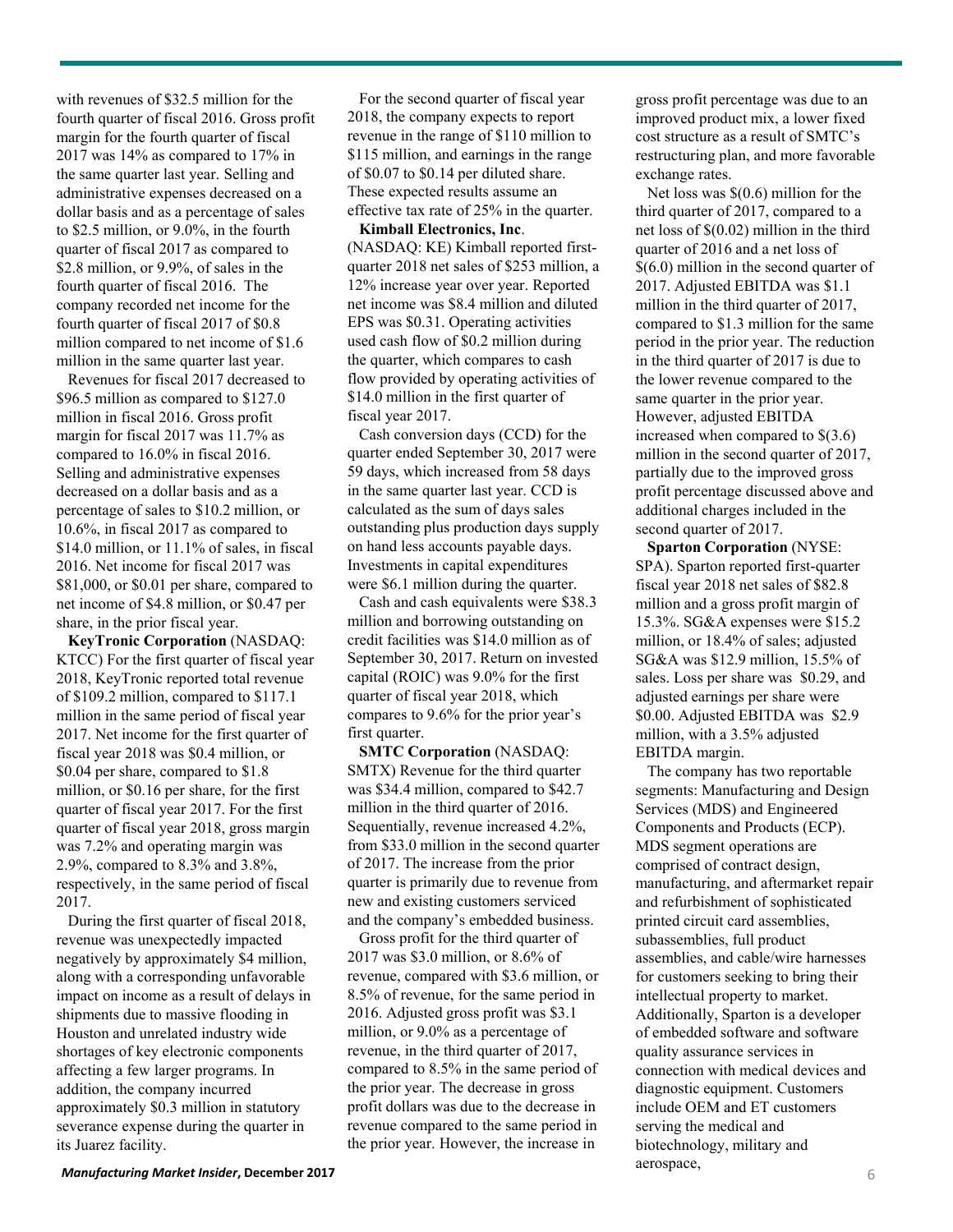and industrial and commercial markets. In engineering and manufacturing for its customers, this segment adheres to very strict military and aerospace specifications, and Food and Drug Administration guidelines and approvals, in addition to product and process certifications. Reported gross sales were \$55.3 million. The \$10.4 million decrease in net sales was due to the continued insourcing of a large customer in the medical end market and the loss of a customer in the industrial end market, reducing sales by \$18.7 million, as well as program delays and volume reductions of \$2.3 million. These losses were offset by revenues from new program wins and increased volumes with other customers of \$10.6 million. MDS's backlog was \$130.5 million on October 1, 2017, compared to \$125.3 million on October 2, 2016. Commercial orders, in general, may be rescheduled or canceled without significant penalty, and, as a result, may not be a meaningful measure of future sales. A majority of the October 1, 2017 MDS backlog is currently expected to be realized in the next 12 months.

ECP segment operations are comprised of design, development, and production of proprietary products for both domestic and foreign defense, as well as commercial needs. Sparton designs and manufactures anti-submarine warfare (ASW) devices known as sonobuoys for the US Navy and foreign governments that meet Department of State licensing requirements. This segment also performs an engineering development function for the United States military and prime defense contractors for advanced technologies, ultimately leading to future defense products, as well as replacements for existing products. The sonobuoy product line is built to stringent military specifications. These products are restricted by International Tariff and Arms Regulations and qualified by the US Navy, which limits opportunities for competition. This segment is also a provider of rugged flat panel

display systems for military panel PC workstations, air traffic control, and industrial and commercial marine applications, as well as highperformance industrial-grade computer systems and peripherals. Rugged displays are manufactured for prime contractors, in some cases to specific military-grade specifications. Additionally, this segment internally develops and markets commercial products for underwater acoustics and microelectromechanical (MEMS) based inertial measurement.

## *Modest Growth in Q3 for European Providers*

Third-quarter sales for a group of four European EMS providers was modest compared with the yearearlier period. Revenue for the four providers totaled €365 million, versus €353.2 million in the yearago quarter. Sales in Q3 increased by 3.3%.

Revenue increases at three providers, **Neways Electronics**, **LACROIX**, and **Kitron**, offset a euro-based decline at **Scanfil** (Table 4).

Neways Electronics and Kitron were the two EMS providers to achieve double-digit growth. Neways and Kitron accomplished Q3 sales increases of 12.5% and 15.7% year over year, respectively.

At Neways Electronics, Q3 sales came in at  $£108.6$  million in 3Q17; net turnover in the first nine months was up 9.6%, at  $\epsilon$ 322.7 million. Order intake was up 39.8% and 20.8% (year on year) for 3Q17 and 9M17, respectively. With higher levels of activity in virtually all sectors, the medical sector remained stable. Neways reiterated its forecast for the full year 2017: It expects a higher net turnover and improved operating result compared with 2016. Net turnover increased fully organically by 12.5% in Q3,

compared with the same period of last year. Higher contributions to turnover growth were mainly realized in the Semiconductor and Automotive sectors.

LACROIX Electronics posted a revenue of  $E$ 79.5M for the third quarter, slightly higher  $(+0.4\%)$  than the previous year, as higher customer demand did not generate extra revenue due to the shortage of some components (allocation).

Scanfil Group reported turnover for January–March of  $E122.2$  million from €130.4 million in 2016, a decrease of 6.3%. The decline was mainly due to the divestiture of the Metal-Precision divisions. The Group's operating profit for January–March was  $\epsilon$ 6.2 (0.5) million, representing 5.0% (0.4%) of turnover. The previous year's operating profit includes €4.7 million in adjustments arising from impairment and provisions related to the discontinued operations of PartnerTech AS.

Kitron's revenue for the third quarter was NOK535 million (from NOK463 million in 2016), an increase of almost 16% compared with the same period last year. Growth compared to the same quarter last year was particularly strong in the Industry market sector. Energy/Telecoms also recorded solid growth, while Medical Devices was essentially flat and Defence/Aerospace showed a slight decline. Offshore/Marine continues to decline, but has reached a level where the impact on group revenue is minimal. Operating cash flow was NOK22.4 million (NOK36.4 million in 2016) for the quarter.

#### **Table 4: 3Q2017 Results for Six European EMS Providers (M€ or %)**

| <b>Company</b><br>(in order of<br>3Q17 sales) | <b>Headquarters</b> | <b>Reports</b><br>in Euros | 3Q17<br><b>Sales</b> | 3Q16<br><b>Sales</b> | $Yr - Yr$ .<br><b>Change</b> |
|-----------------------------------------------|---------------------|----------------------------|----------------------|----------------------|------------------------------|
| Scanfil                                       | Finland             | Yes                        | 122.2                | 130.4                | -6.3%                        |
| Neways<br>Electronics<br>International        | Netherlands         | Yes                        | 108.6                | 96.5                 | 12.5%                        |
| <b>LACROIX</b><br>Electronics                 | France              | Yes                        | 79.5                 | 79.2                 | 0.4%                         |
| Kitron                                        | Norway              | No                         | 54.5                 | 47.1                 | 15.7%                        |
| Total/Avg.                                    |                     |                            | 364.80               | 353.2                | 3.3%                         |

Results in non-euro currencies were converted to euros by applying a threemonth average exchange rate for the corresponding quarter. Average exchange rates were obtained from OANDA. Connect Group was excluded from our analysis, as its latest quarterly results were unavailable.